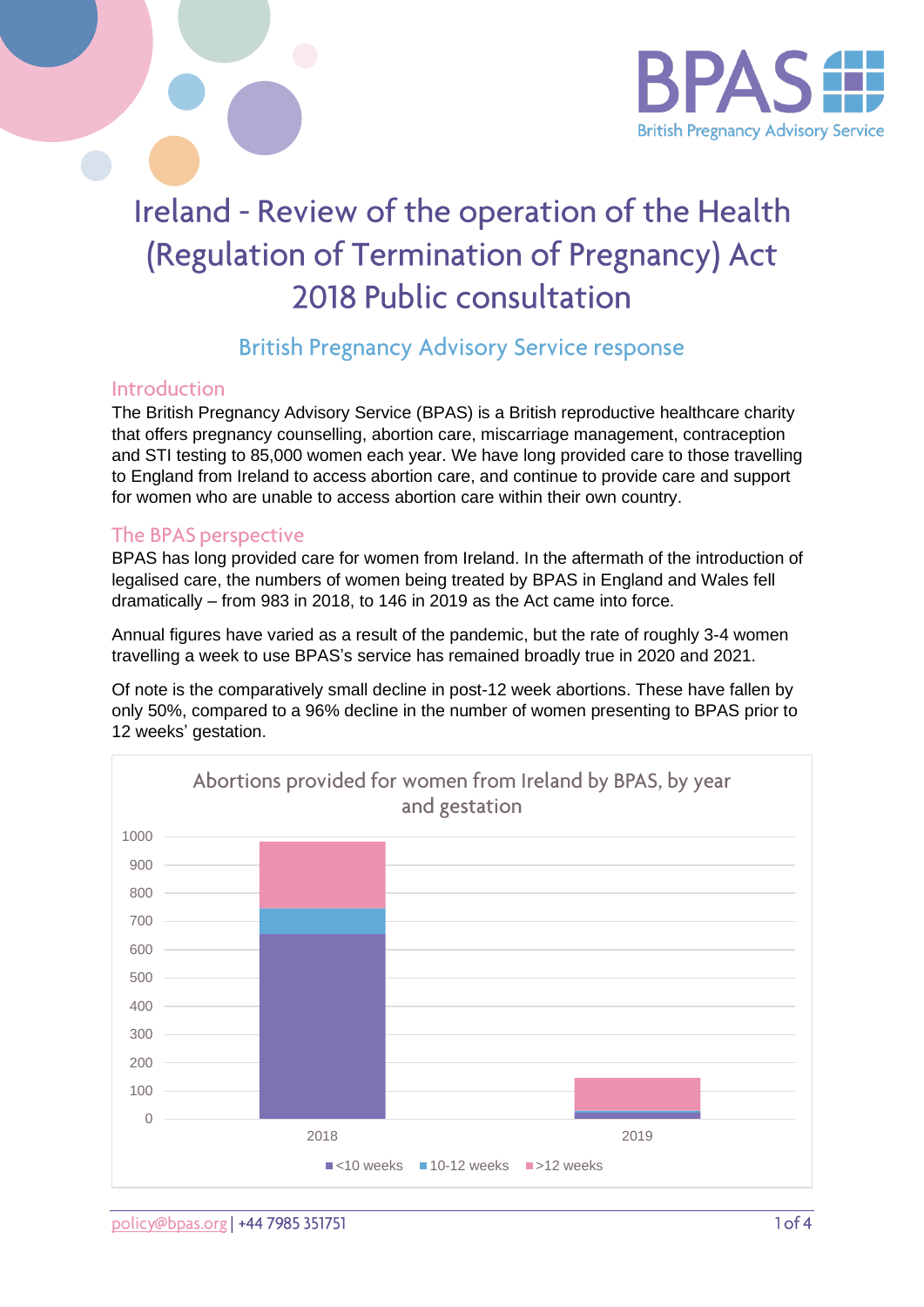

Prior to the change in the law, sizeable numbers of under 18s were being forced to travel for abortion care – nearly 1 a week. This immediately reduced to negligible figures. It remained the case that women aged 25-35 were the most likely to present for care  $-$  a figure which is reflected in the number of women presenting for abortion care across England and Wales.

However, the presentation of women over the age of 35 is out of line with domestic presentation – with many more Irish women as a proportion of the total presenting in this age range.

|      |          |     |     |     |           | Under 18 18-25 25-35 35-45 45+ Grand Total |
|------|----------|-----|-----|-----|-----------|--------------------------------------------|
| 2018 | つつ       | 314 | 394 | 237 |           | 983                                        |
| 2019 | $\cdots$ | 39  |     | 50  | $\cdot$ . | 146                                        |

## The Health (Regulations of Termination of Pregnancy) Act 2018

BPAS strongly supported efforts to legalise abortion across the island of Ireland, and strongly supported the Repeal the Eighth campaign.

We **somewhat agree** that the 2018 Act has achieved what it set out to do.

It is clear that there has been a precipitous drop in the number of women presenting for routine, early abortions in England – this is a testament to the ability of these women to access care domestically and should be considered a success.

There remains, however, an underlying core of women for whom travel remains a requirement. In our opinion, there are two distinct aspects of provision that lead to this:

- 1) Intentional decisions made at a political level with the understanding that this will result in women continuing to travel (eg a 12-week gestational limit); and
- 2) Shortcomings of care which result in women being forced to travel (eg lack of local availability, lack of specialist care resulting in unsuccessful treatment).

The ultimate result is that **the abortion law in Ireland is both designed and operated in a way which maintains a system of exporting women and their care to England.** 

#### Shortcomings in operation

**Yes** there are aspects of the law that have not operated well – or, that is to say, aspects of the law which provide a fundamental barrier to women in accessing their reproductive rights. These aspects were clear from the commencement of the Act, and have only been proven by its continued operation.

Specifically, the parts that have not worked well are:

- Section 11 Condition likely to lead to the death of foetus
- Section 12 Early pregnancy
- Sections 13-17 Review of decisions.

#### Foetal anomaly

The matter of age and increases in the presentation of older women indicates that there may be a link to established surveillance data (NCARDRS, 2019) which shows that the rate of genetic congenital anomalies in women over 40 years is almost 9 times higher relative to women under 20 years.

Given the law in Ireland regarding severe fetal anomaly, it is highly likely that some of these older women are presenting in England as a direct result of the law in Ireland.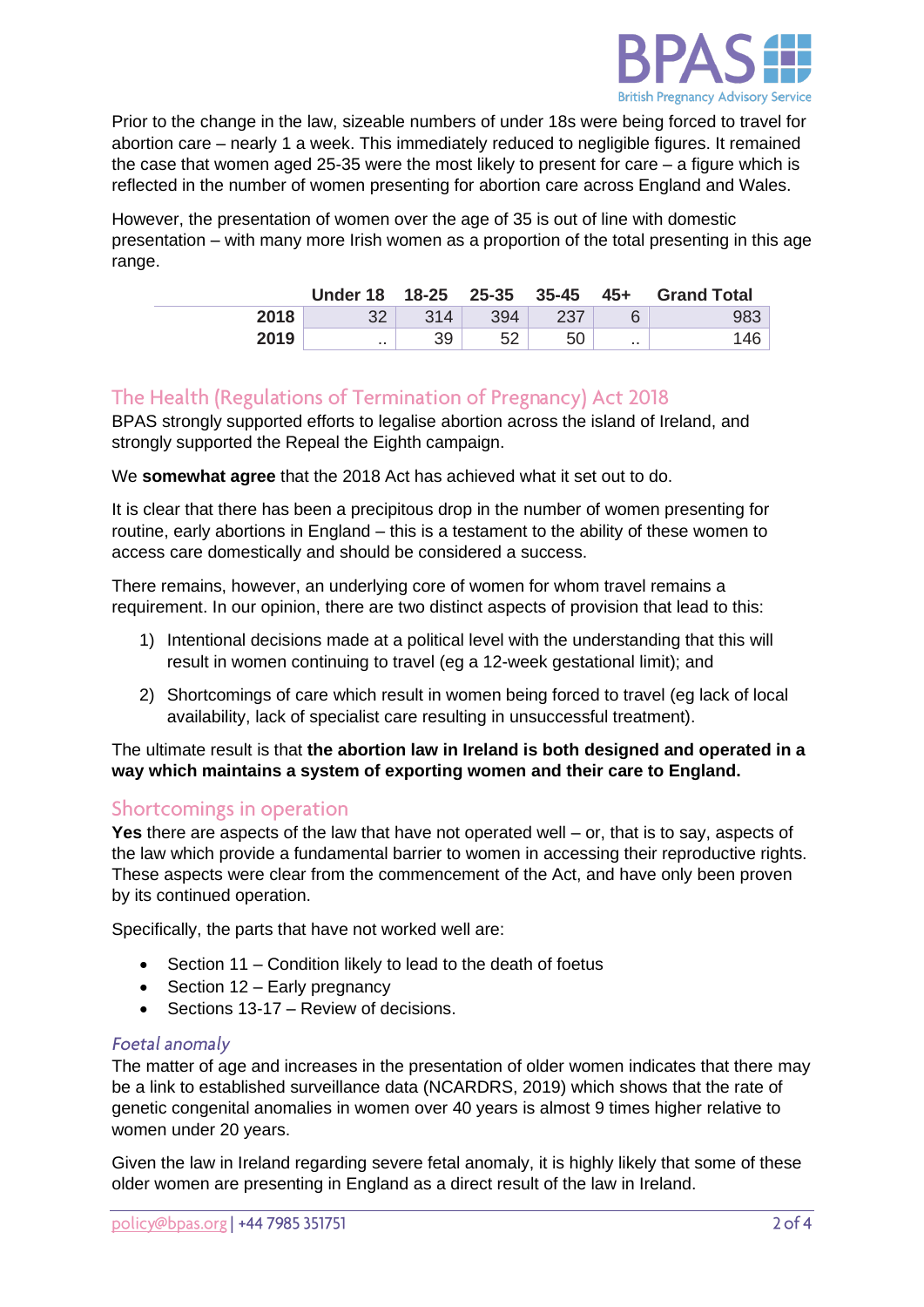

As a provider, we know that women present to us wanting to end a pregnancy as a result of an antenatal diagnosis, but with no recourse to that care within Ireland. These women have often experienced substantial delays and engagement with clinicians within Ireland as part of the decision and review process related to the fatal fetal anomaly provision. As a result, they have to pay to access care away from home, in order to make the decision they want about their own pregnancy and own lives.

#### **The law must be changed to enable the provision of abortion on the grounds of severe foetal anomaly.**

#### Early pregnancy

In a speech made in January 2018, the then-Health Minister, Simon Harris, said:

We need now to seek to build a society which accepts our own challenges and addresses them honestly, maturely and openly. One which does not seek to deny reality or to outsource it to another country. One which does not reject women at the most vulnerable moments in their lives*.*

As shown by the BPAS figures above, this goal has not been realised. The numbers of women who continue to travel over the gestation of 12 weeks has fallen by only half. More than 2 women a week continue to travel from Ireland to England to access a termination that their country has declined to provide.

This is not an 'honest, mature, and open' management of these women's needs.

In order to deliver truly holistic care that women continue to access regardless of domestic provision, **the law must be changed to make post 12-week abortions accessible within Ireland, such as along the lines of regulations in Northern Ireland.**

#### **Review of decisions**

It remains BPAS's position that the decision on abortion is one best made between a woman and her medical team. A complicated review process in order to ensure that the woman meets one of a small number of exceptionally tight criteria causes distress, delay, and results in care that falls far short of best practice.

Women should be able to choose and access a doctor and medical team who support their decision, and should not be required to go through repeated layers of bureaucracy to exercise their medical rights.

#### Positives of operation

BPAS is not well-placed to describe the operation of services for women within Ireland, but we have been involved in the training of GPs and continue to provide care for women who travel.

Despite the 12-week limit, we believe that the precipitous decline in the number of women travelling at the earliest gestations indicates that, by and large, women are able to access routine care.

We support provision in primary care in conjunction with expert teams at hospitals – but believe that additional guidance should be given to GPs regarding the treatment of complex cases to prevent inadequate care and delayed referral.